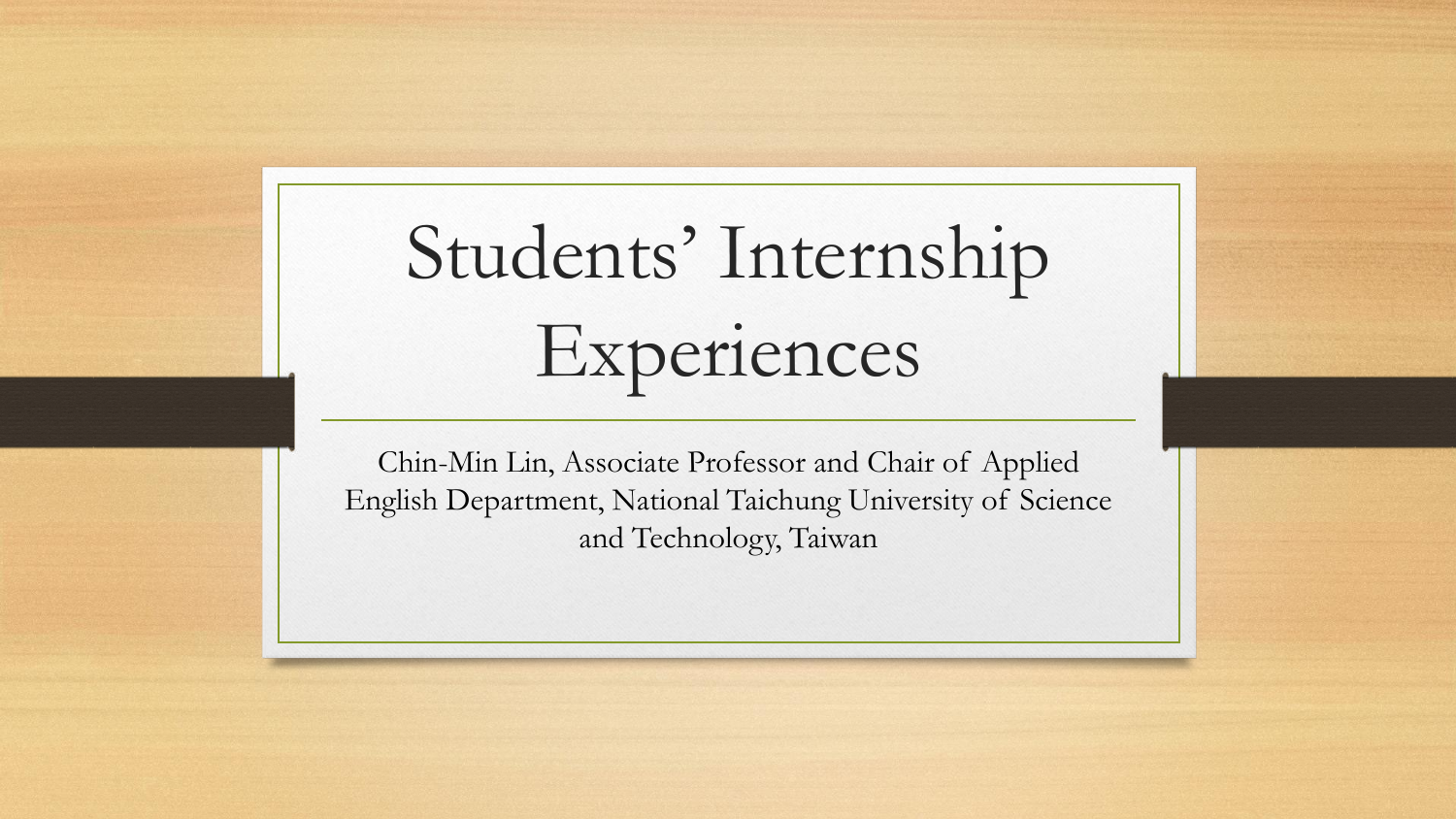#### Introduction

• The Ministry of Education encourages domestic colleges and universities to send students to study abroad or foreign professional internship subsidies.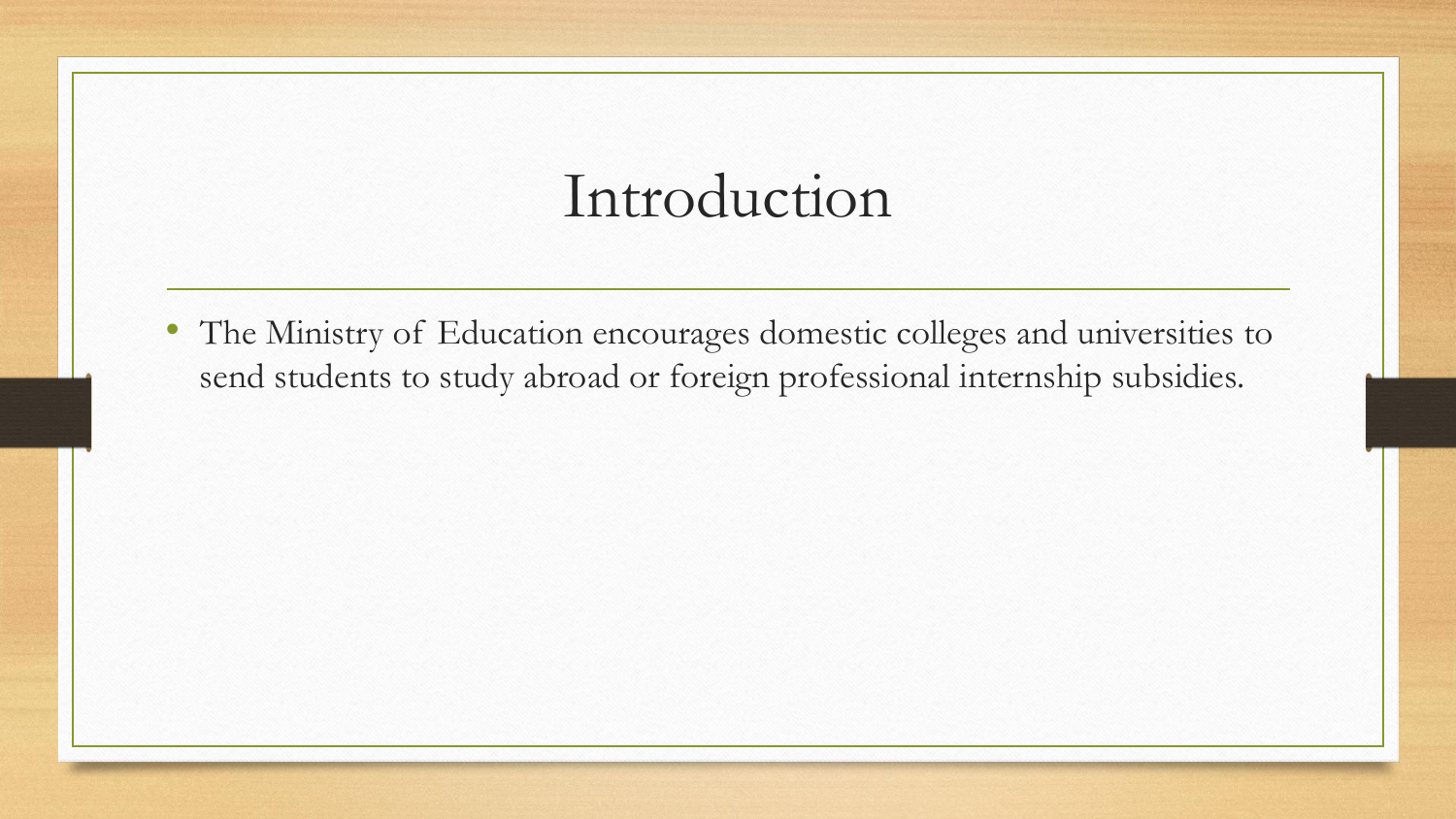# Purpose

• The Ministry of Education (hereinafter referred to as the MOE) encourages domestic public and private colleges and universities to select and send outstanding students to go overseas for training or internships in enterprises and institutions to fully expand the participation of young domestic students in international exchanges and cooperation activities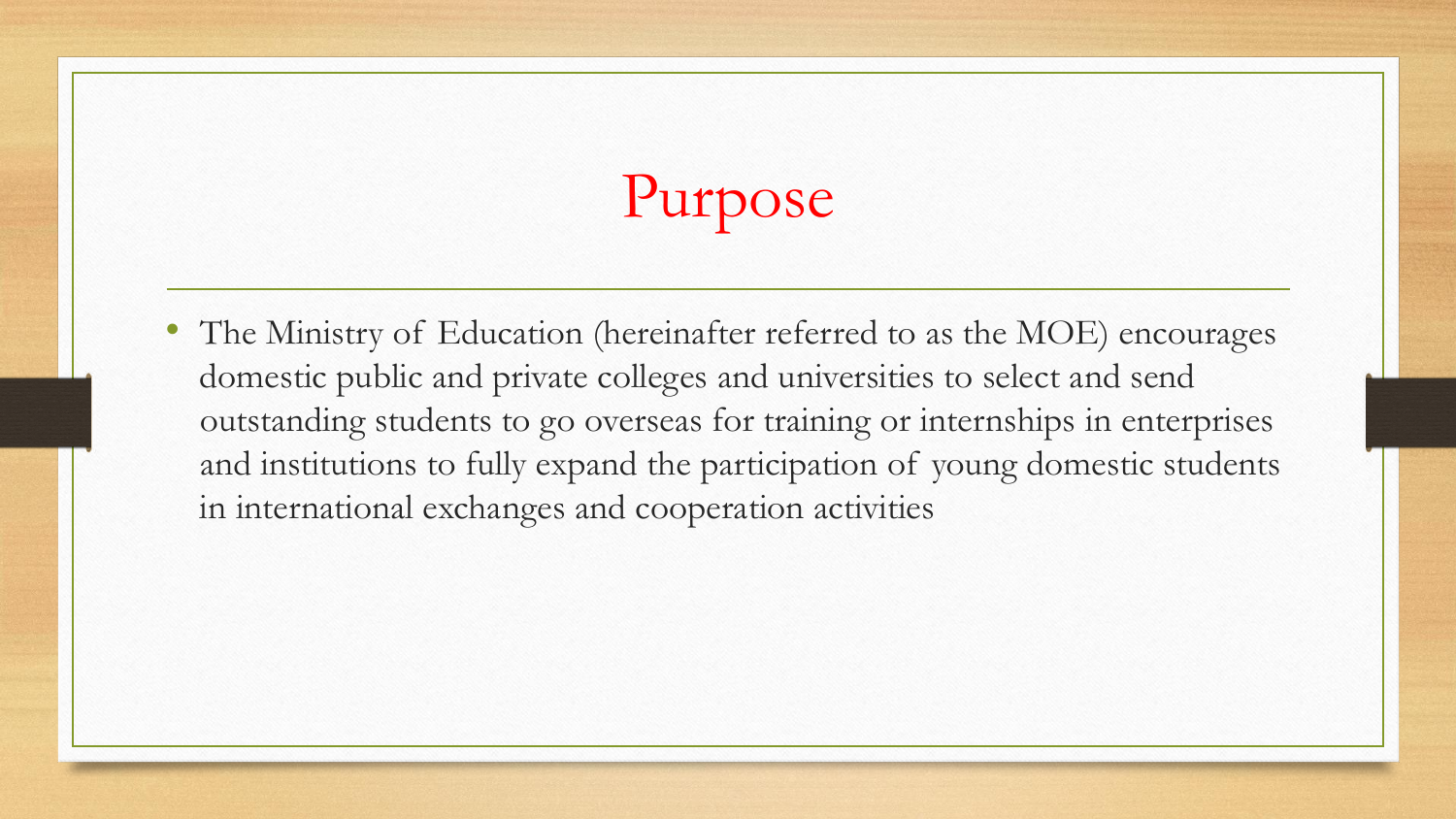## Scholarly Exchange Program

- Four types of subsidies are introduced as follows:
- Select and send outstanding students to foreign colleges and universities to study
- Select and send outstanding students with low income to foreign colleges and universities to study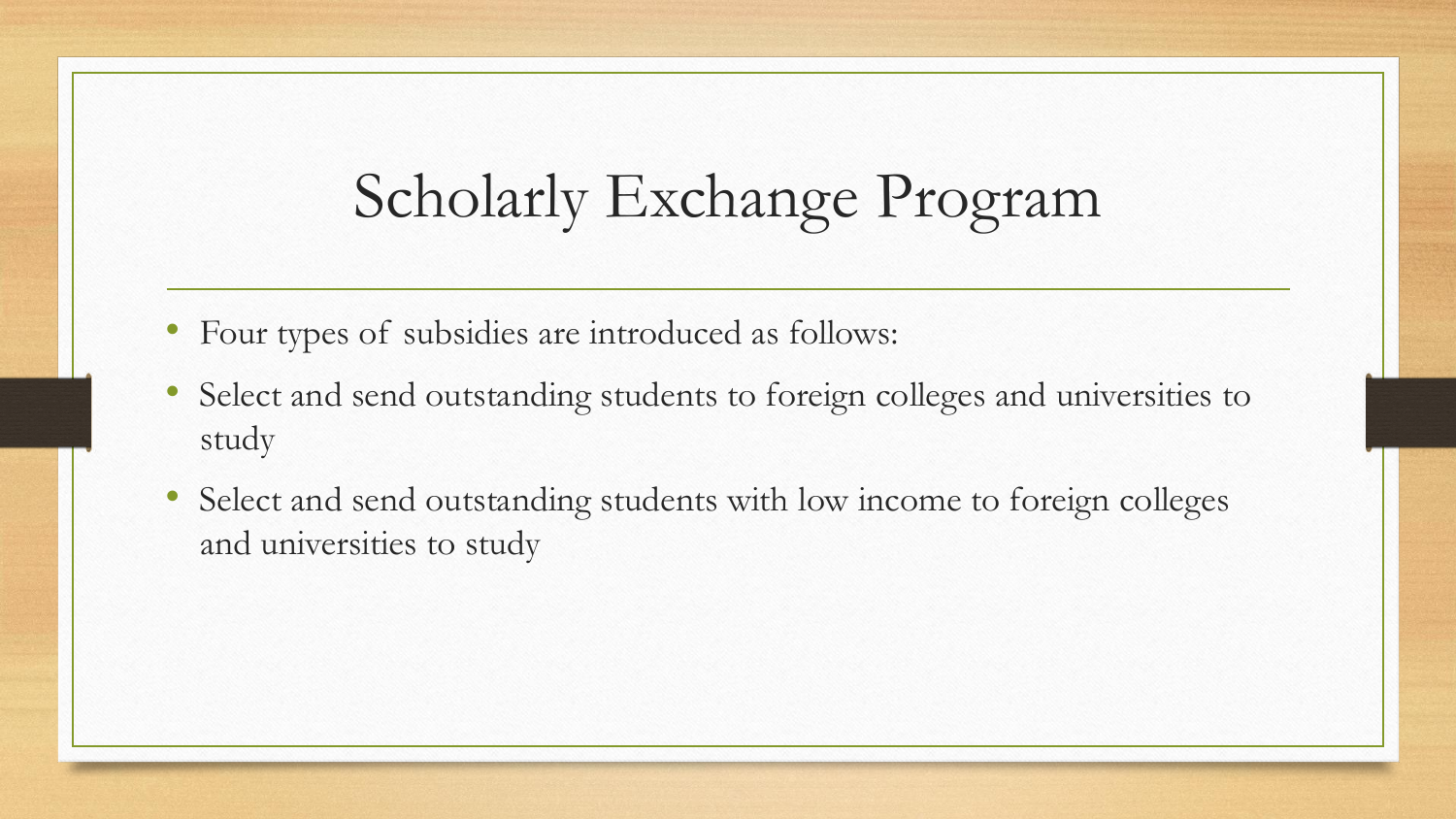# Realizing a dream through overseas internship program

- Using international cooperation program channels to select and send students to foreign companies and institutions in foreign countries for work
- Schools are recommended to arrange their own internship institutions and planning internship areas.
- Enrich internship courses through integration of learning and work
- Select and send students to companies and institutions in south-east Asia countries for internships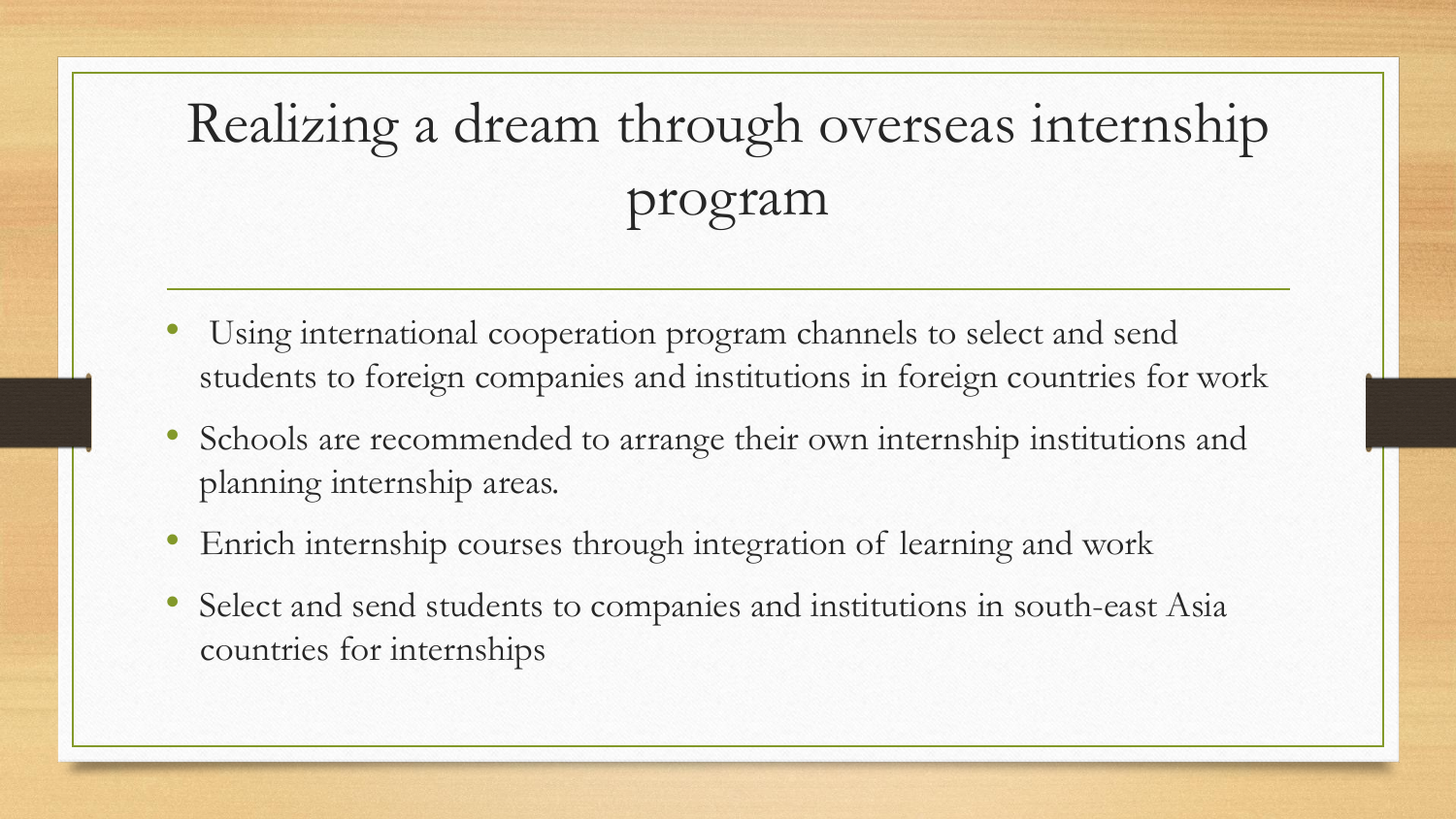#### Outcome

Students will have a better understanding of the lifestyle and background of each country's culture, which will help deepen the relationship and cooperation with each country in the future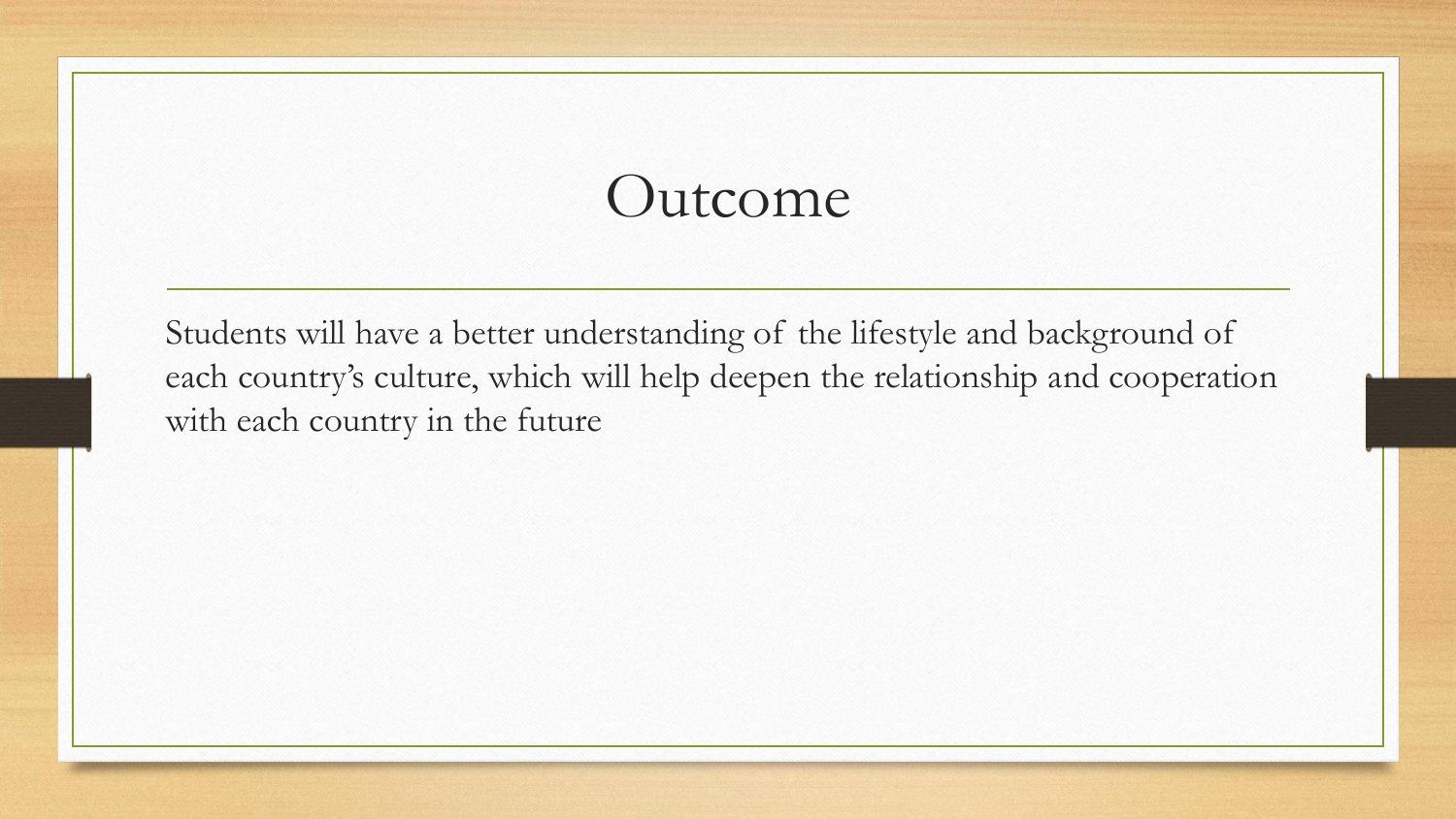## Scholarly Exchange Program

- Select and send outstanding students to foreign colleges and universities to study
- The subsidy period is limited to one semester (quarter) or one academic year. The MOE subsidizes each person from NT\$50,000 to 300,000
- The amount of subsidy may be adjusted according to the budget of the MOE.
- The actual amount of subsidy per person is decided by the recommended school, which may include an international round-trip economy class ticket and foreign tuition and living expenses.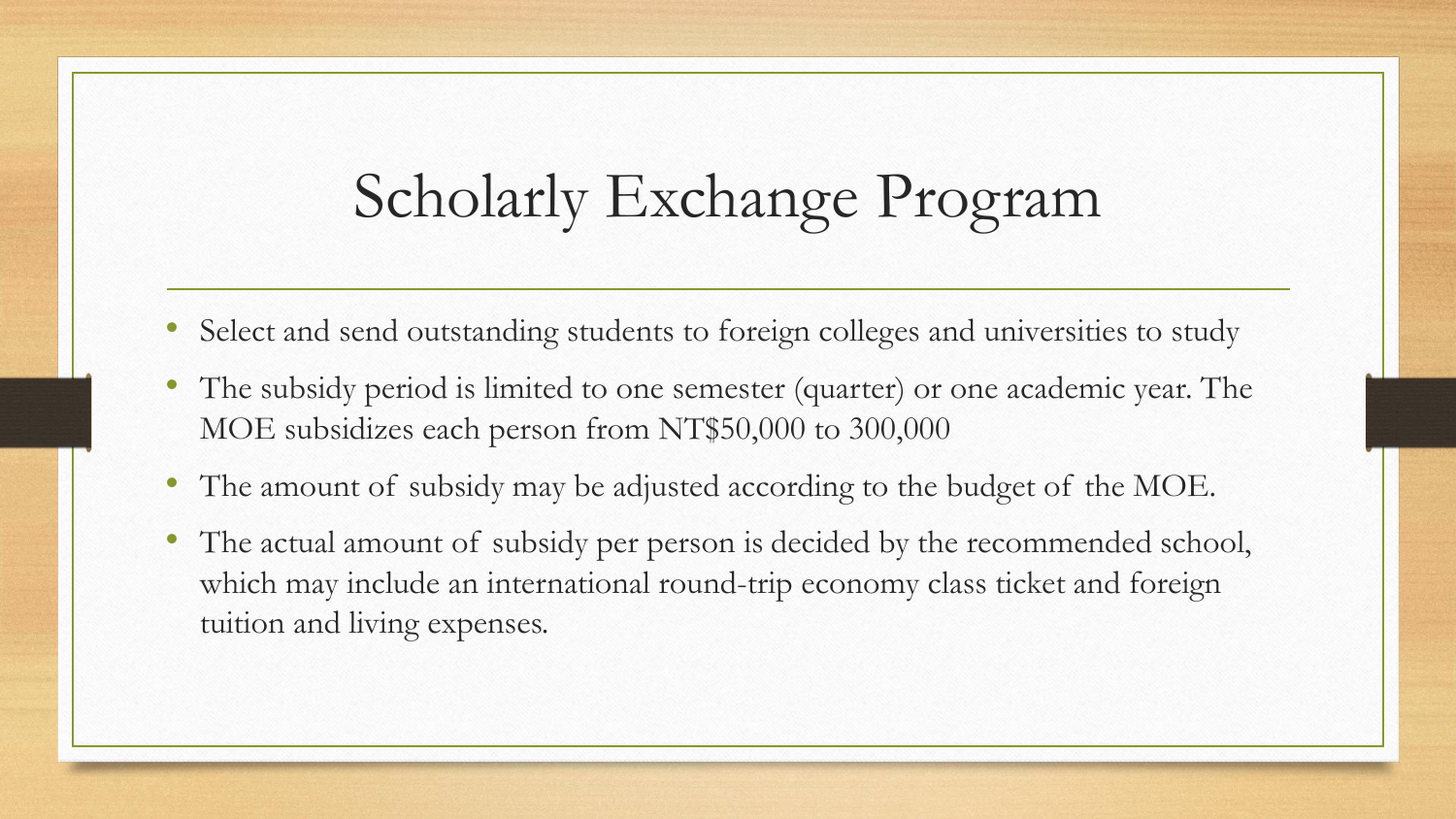#### Scholarly Exchange Program-for low income students

- Select and send outstanding students with low income to foreign colleges and universities to study
- The subsidy period is limited to one semester (quarter) or one academic year. The MOE subsidizes each person from NT\$50,000 to 300,000
- The amount of subsidy may be adjusted according to the budget of the MOE.
- The actual amount of subsidy per person is decided by the recommended school, which may include an international round-trip economy class ticket and foreign tuition and living expenses.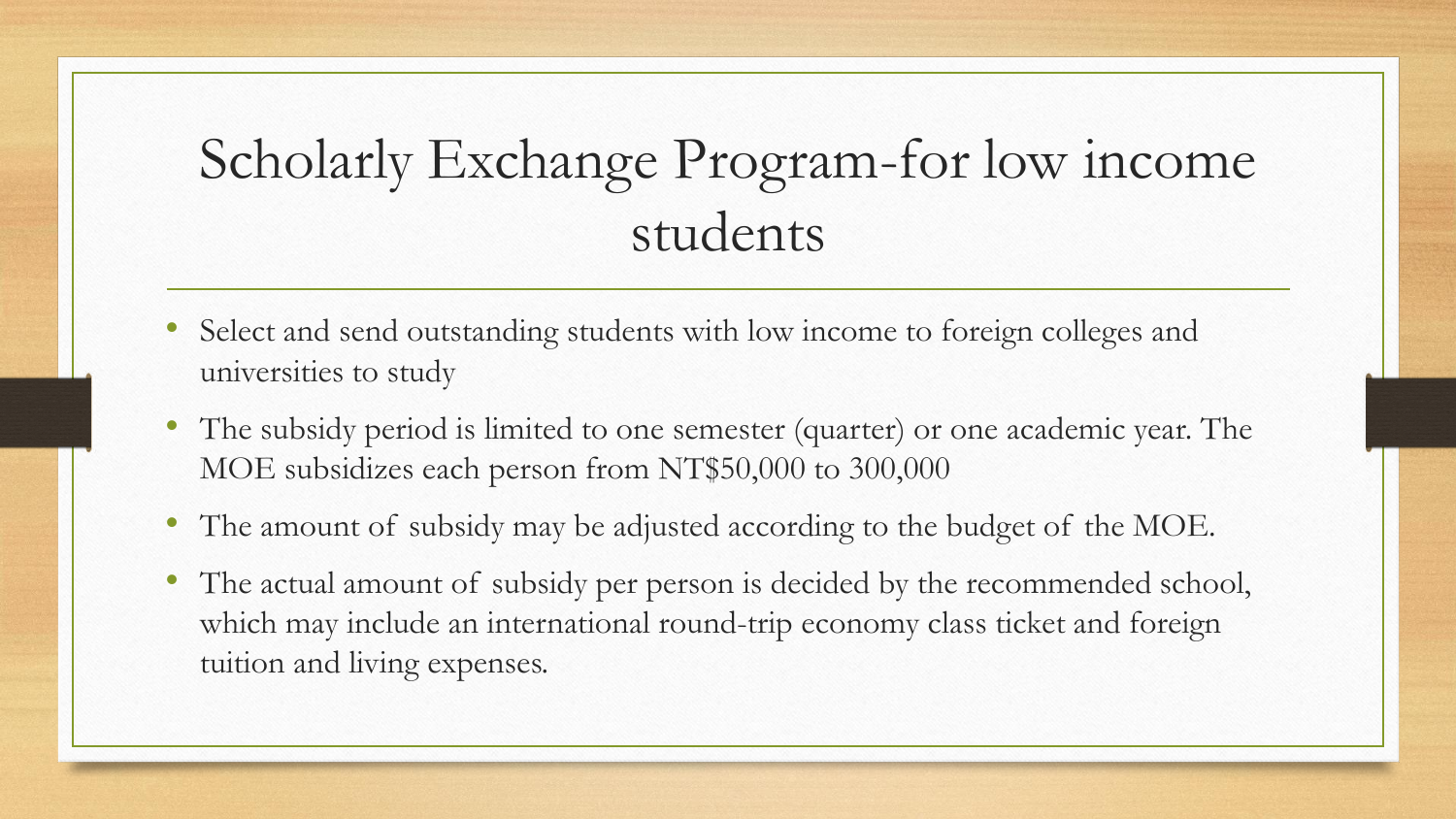# Realizing a dream through overseas internship program

- Students should work at the institution for at least 30 consecutive days (not including the round-trip transportation time),
- The maximum subsidizing period is limited to one academic year. However, those who are going to Indonesia for internship should at least 25 days (not including transportation time for the round trip).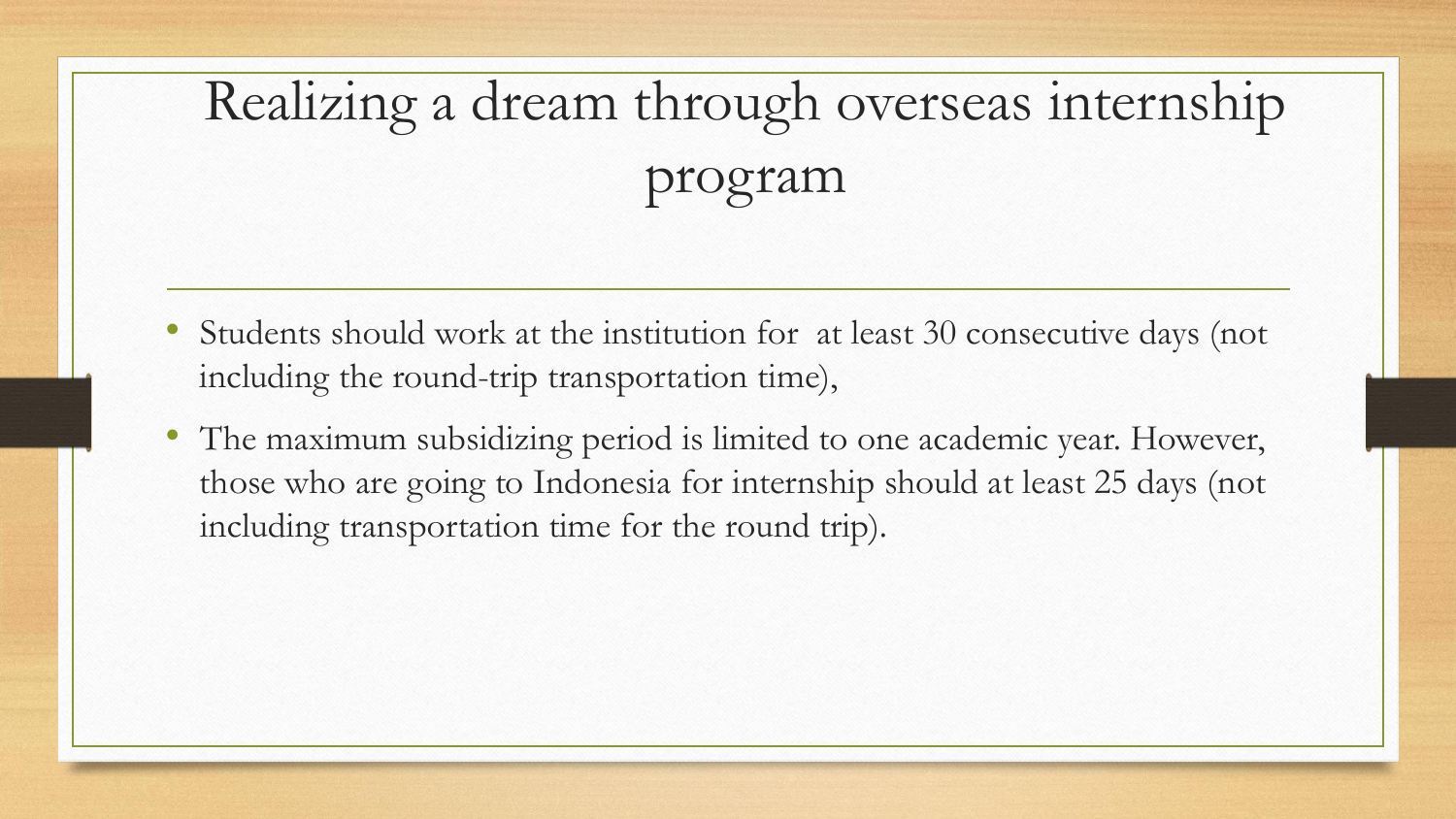# Realizing a dream through overseas internship program

- The actual amount of subsidy will be determined by the recommended school
- The subsidy of each person should include at least one international roundtrip ticket.
- It may also include living expenses and the subsidy for the teacher-limited to one teacher.
- The teacher can have living expenses for less than 15 days for visiting the students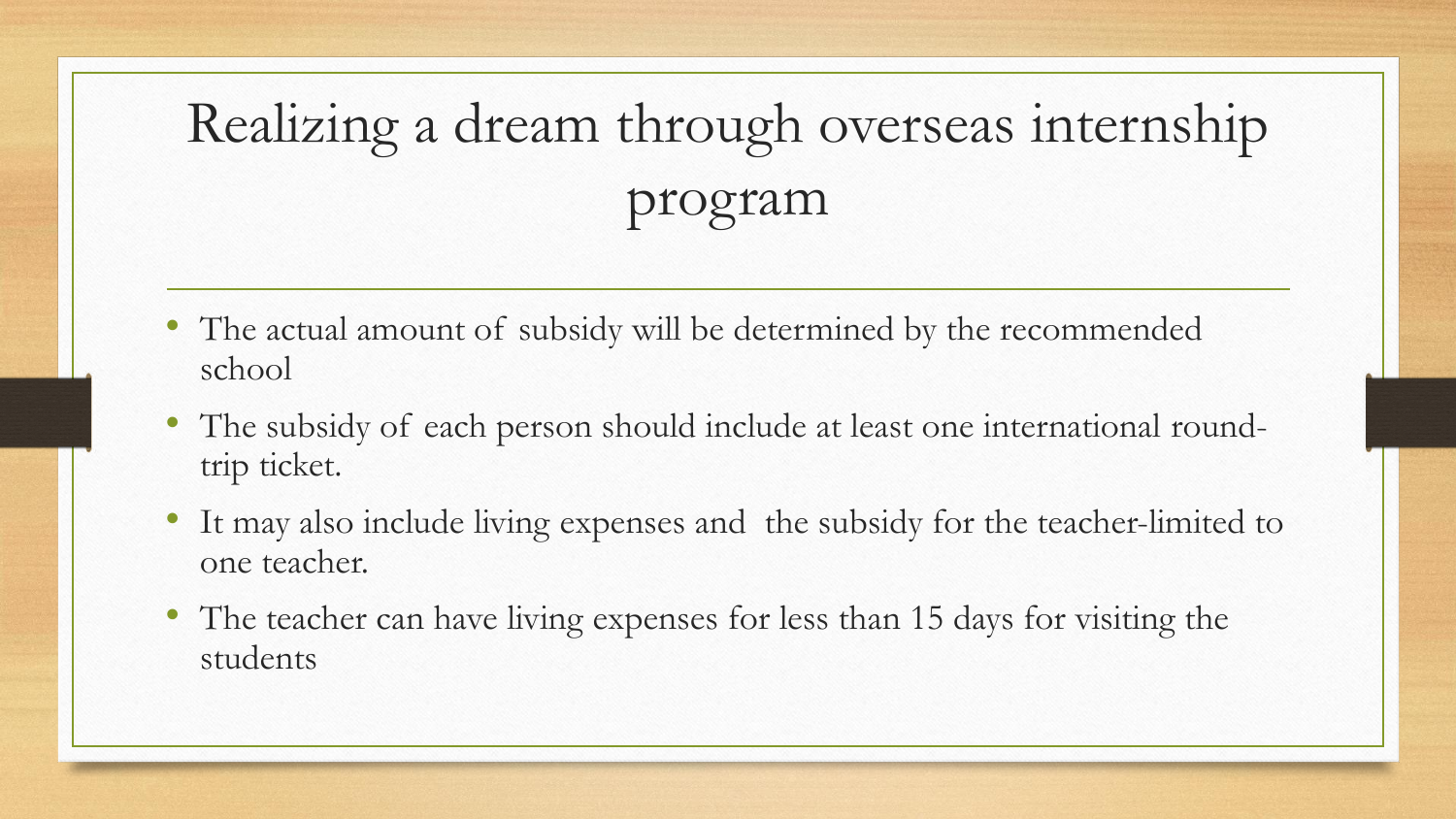- Some overseas internships are working in theme parks.
	- The work routine includes
- Greets guests with a smile,
- receives orders, processes payments, and
- responds appropriately to customer issues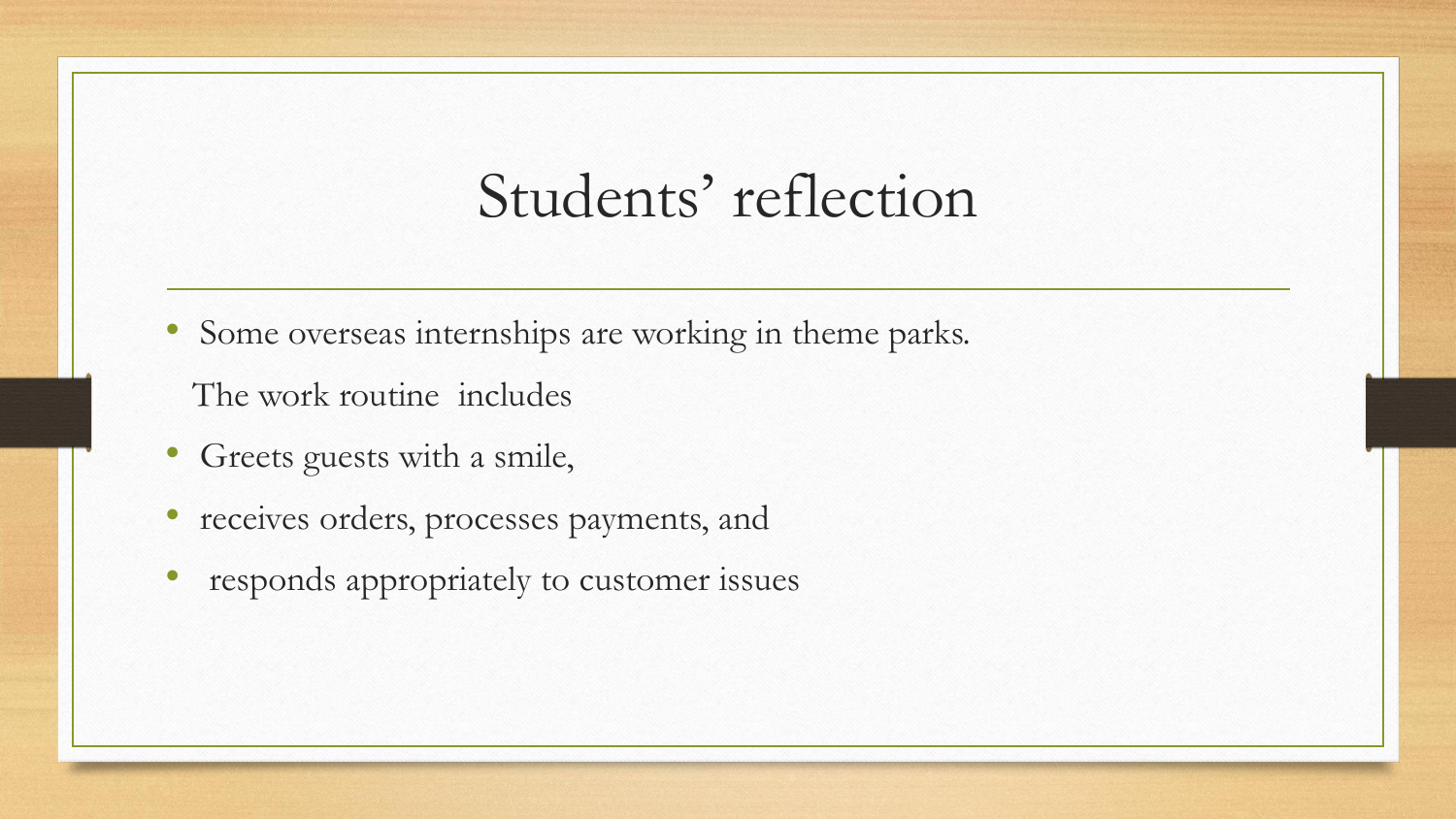- Operates cash register, and
- uses value-added suggestive-selling techniques to generate additional sales opportunities
- Verifies the accuracy of guests' orders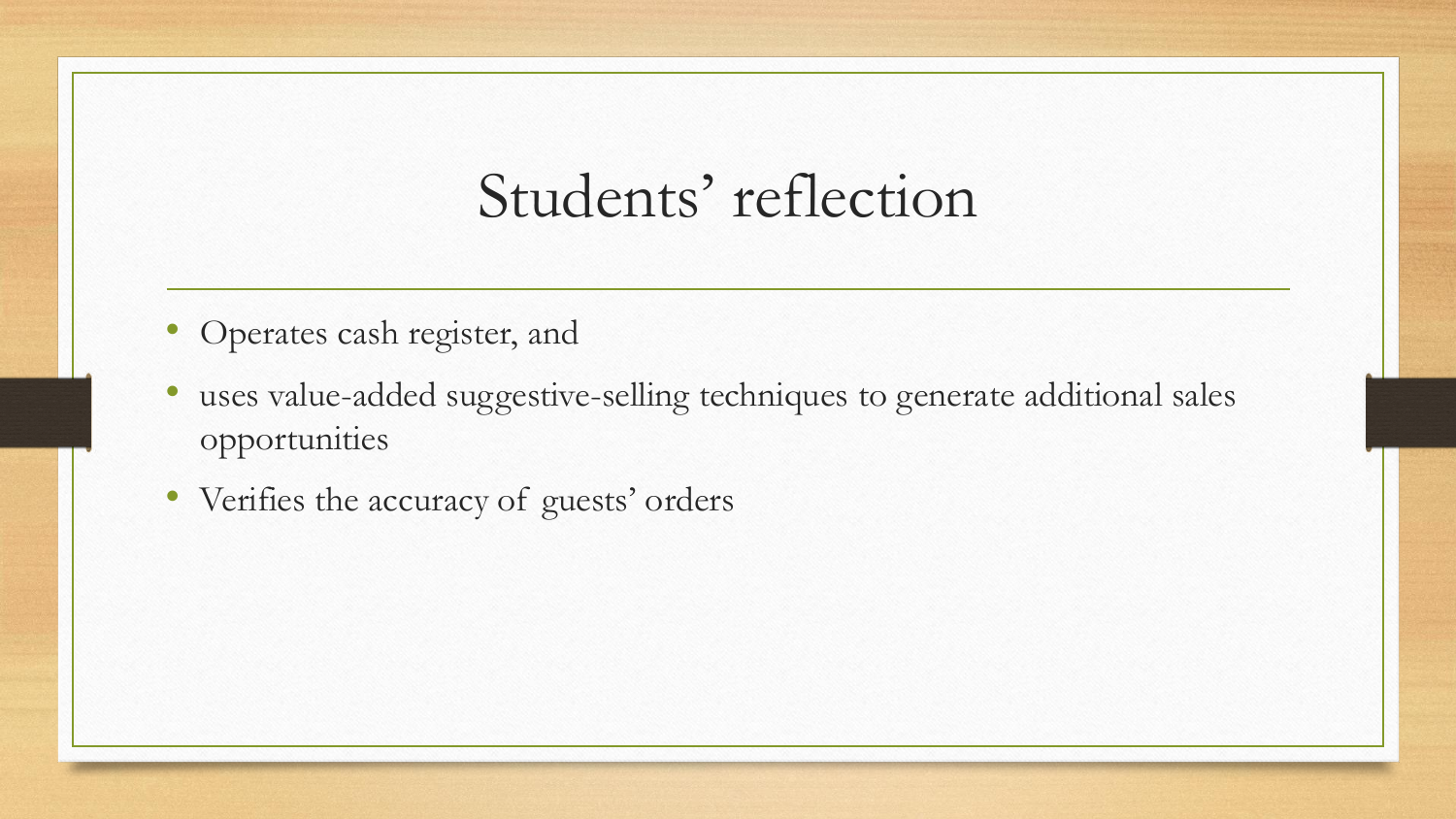- Prepares and packages food and drink products
- Cleans kitchen area, counters, food preparation areas, and utensils
- Cleans dining room, restrooms and exterior grounds
- Maintains health and safety standards in work areas
- Unloads and stocks inventory items as needed
- Performs duties at multiple workstations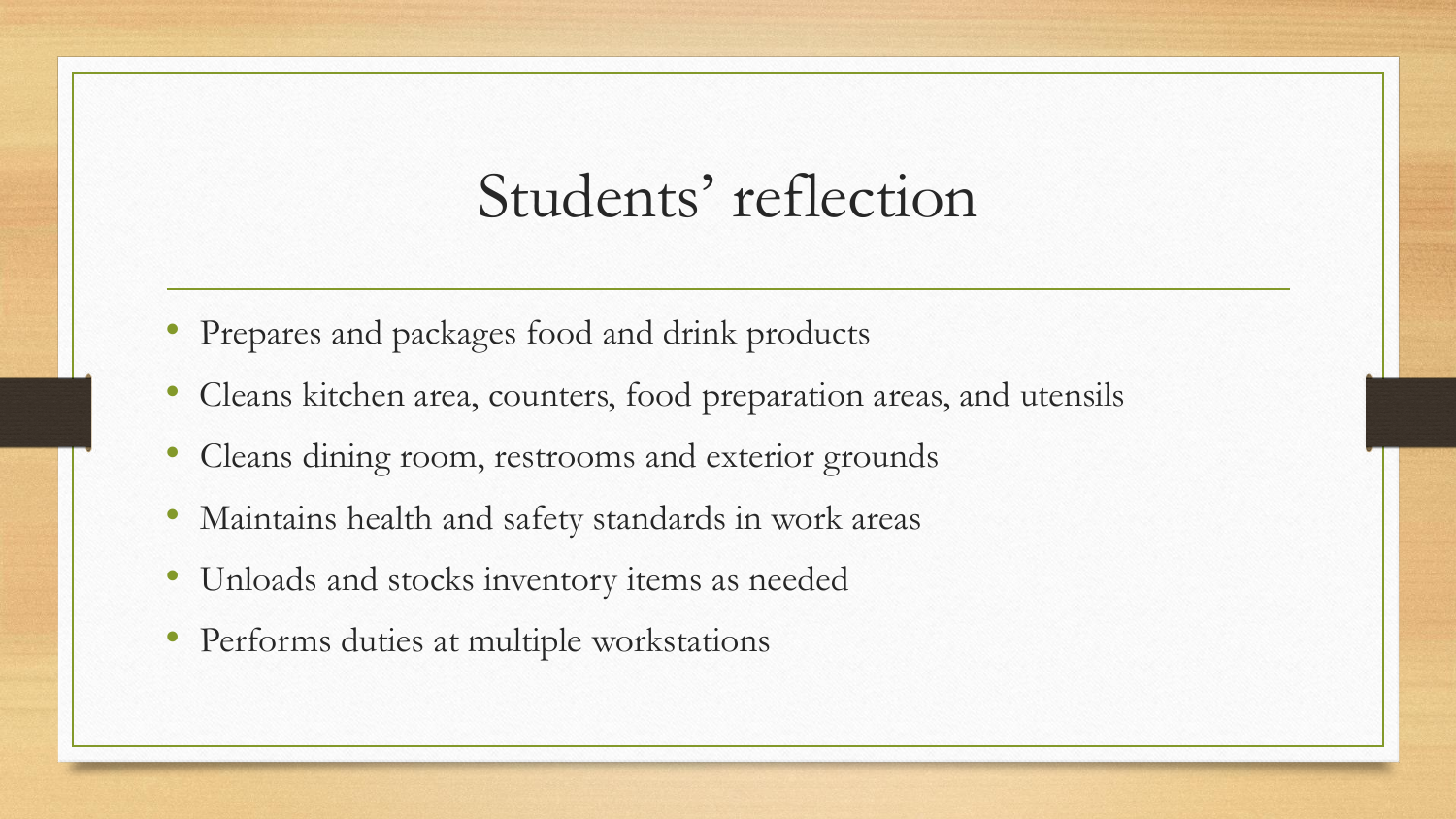- Prompt and regular attendance on assigned shifts
- Works to resolve issues that may arise in the restaurant
- Learns team effectiveness skills; works with others to achieve team goals
- Responds to guests' needs in a professional and polite manner
- Communicates in a positive manner with customers, peers, and managers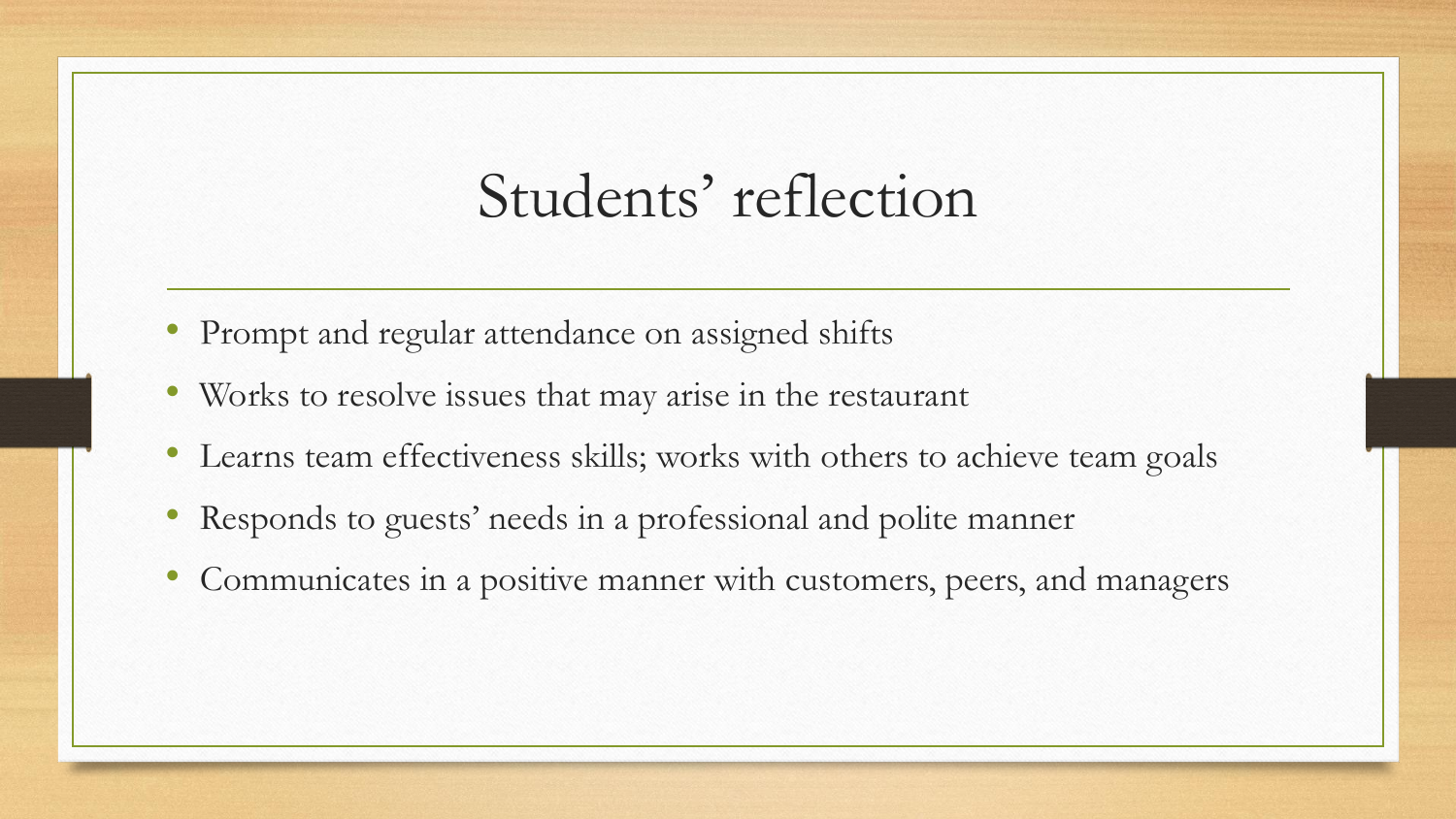• They learn to be team players and work well with their team including being engaged and displaying pleasant and enthusiastic attitude. They learn to serve Hot and Fresh Food in a Clean and Safe environment in a Friendly and Fast manner. The also learn to follow the site specific procedures for offering consistent

and quality customer experiences.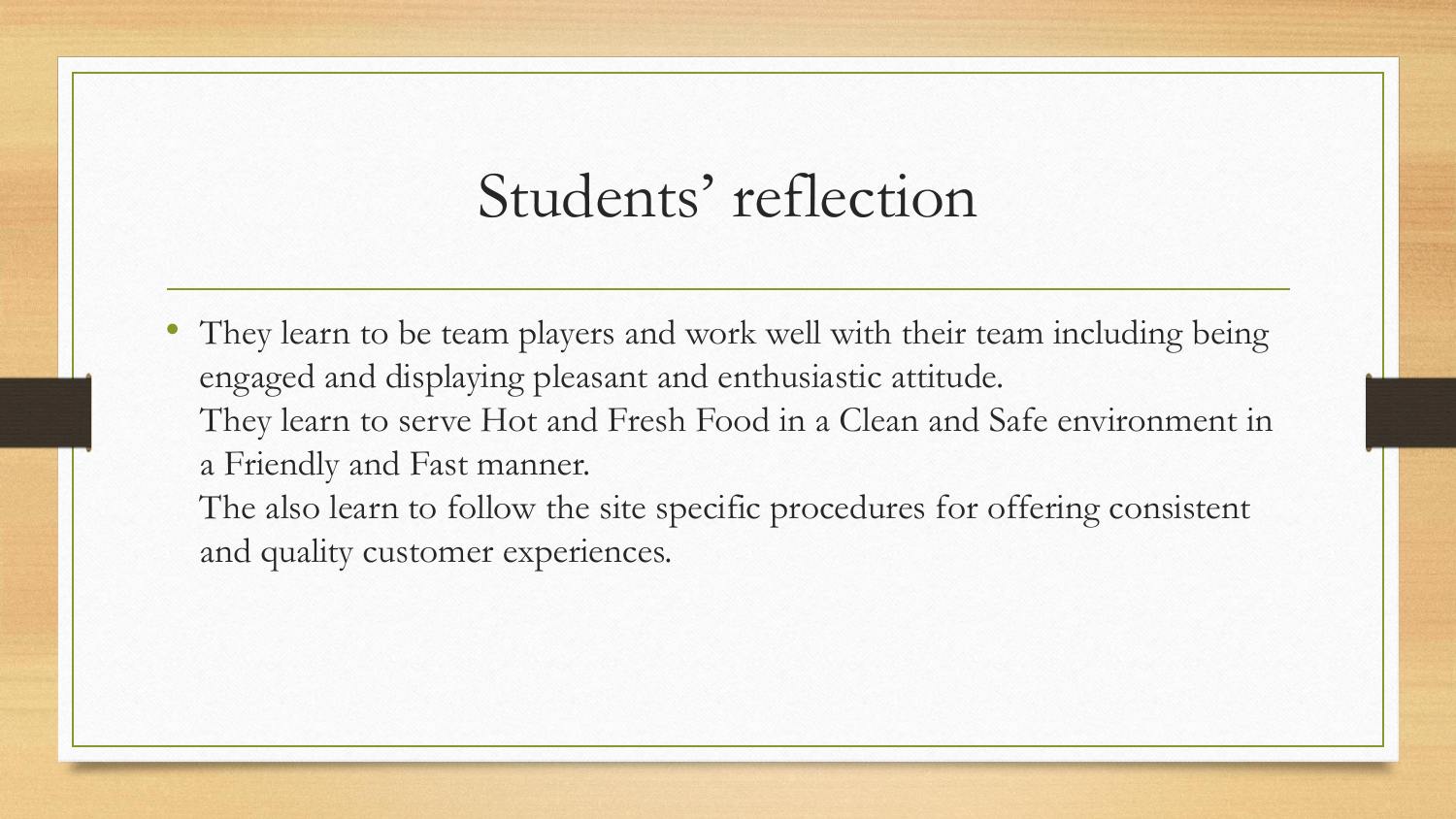- Although the job is similar to the restaurant job in Taiwan, it is often a great challenge to communicate in the foreign language, English.
- In Taiwan, most students might feel that their conversational skill in English was quite good, but when they went abroad, they not only had to get along with people from English-speaking countries, but also had to communicate with people who spoke other mother tongue as well.
- Colleague interaction became a big challenge at work. Students need to be able to ask questions, express their opinions, and understand the concepts they want to convey.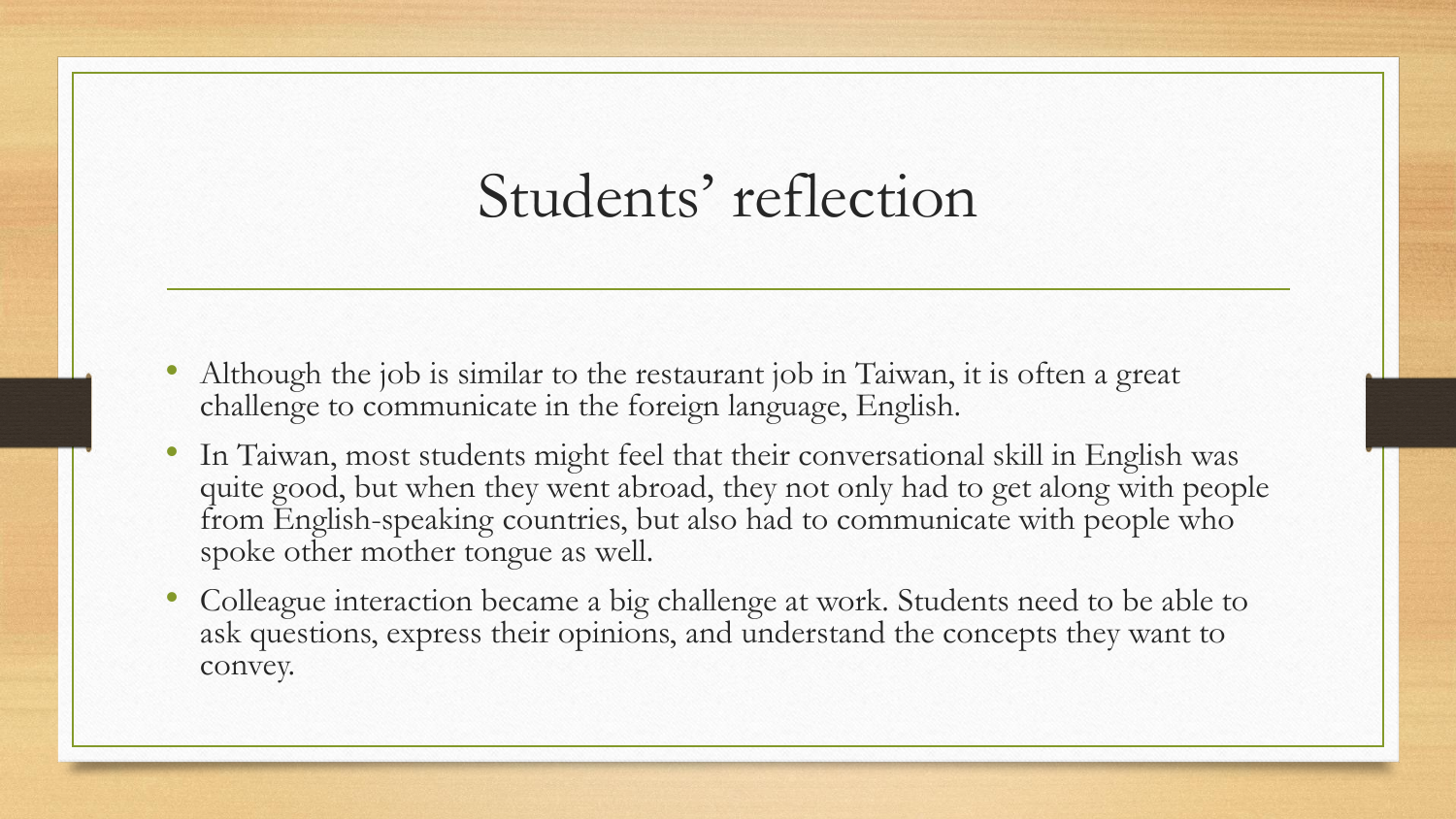• Classmates made considerable progress in their language communication and became more confident in their English skills. They are not afraid to express themselves in English and are more able to communicate cross-culturally with people of different backgrounds.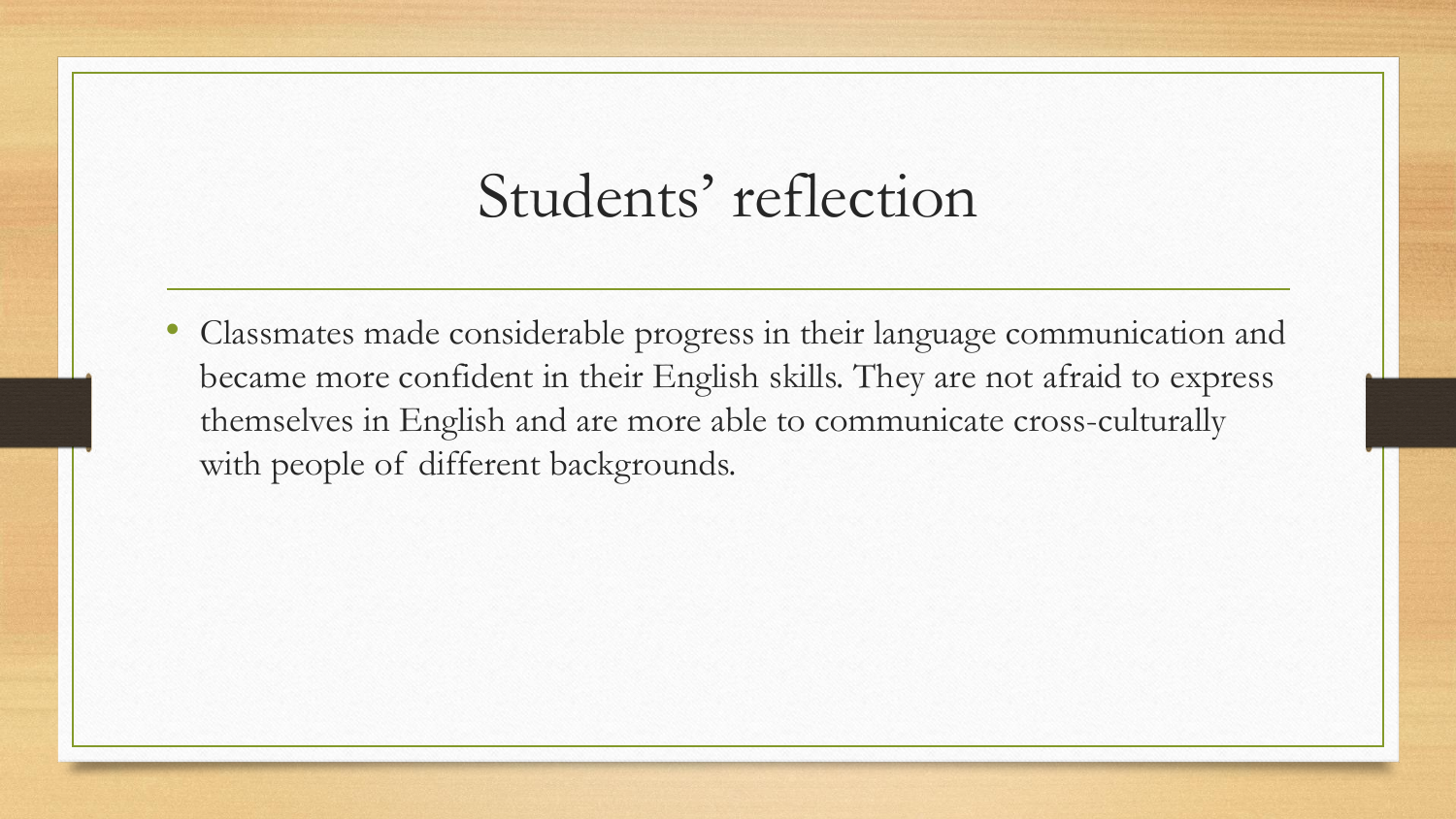Students made considerable progress in communication and became more confident in their English skills. They are not afraid to express themselves in English any more and are more able to communicate cross-culturally with people of different backgrounds.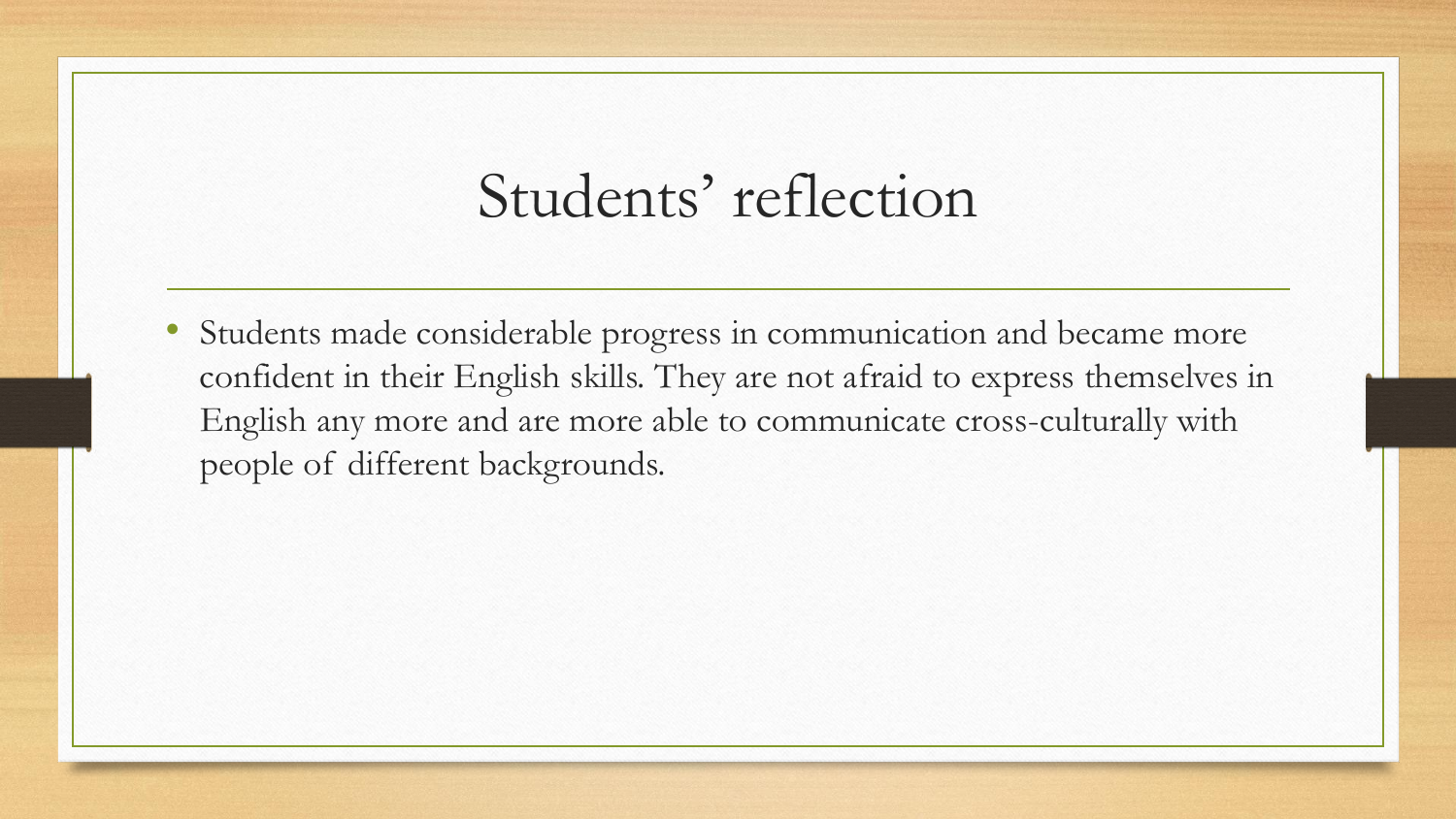- There are also some students who go to Vietnam for an internship. In Vietnam, they may go to a shoe factory for an internship. For many students, this is their first time flying abroad. The first time they live abroad, the first time they have the chance to see how a company operates.
- They feel that they have learned some professional knowledge of making shoes.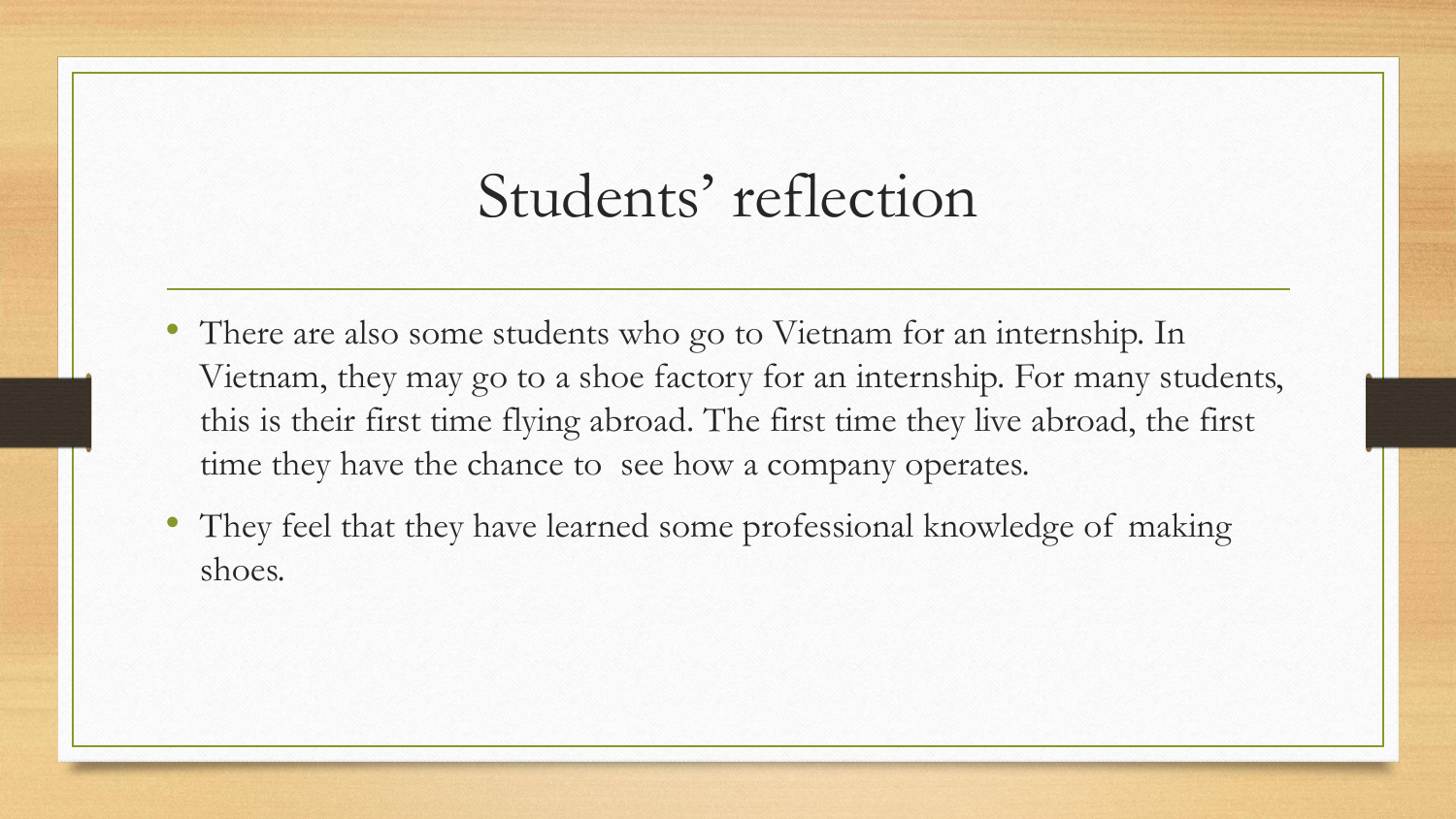- In the beginning, it seems hard to get along with the Vietnamese. After the students learn to really make a pair of shoes through the guidance of the Vietnamese, they gradually make sincere communication.
- They also admire the tactical skills the Vietnamese have.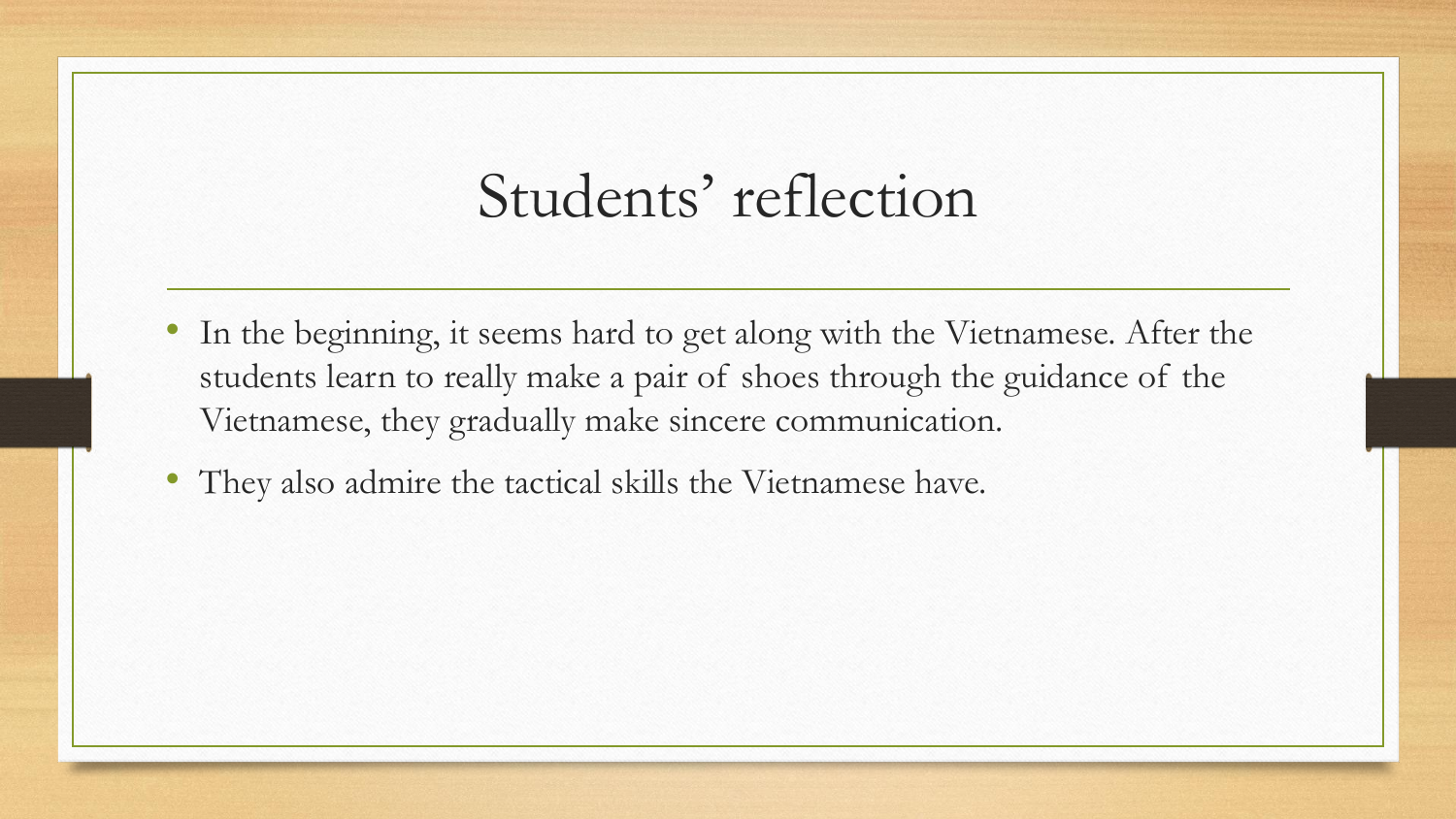• For example, when they are in a company meeting, they can feel that if each department of a department is Closely interlocked. If a department delays the work, the subsequent operations will also lag behind, which will affect the final shipment.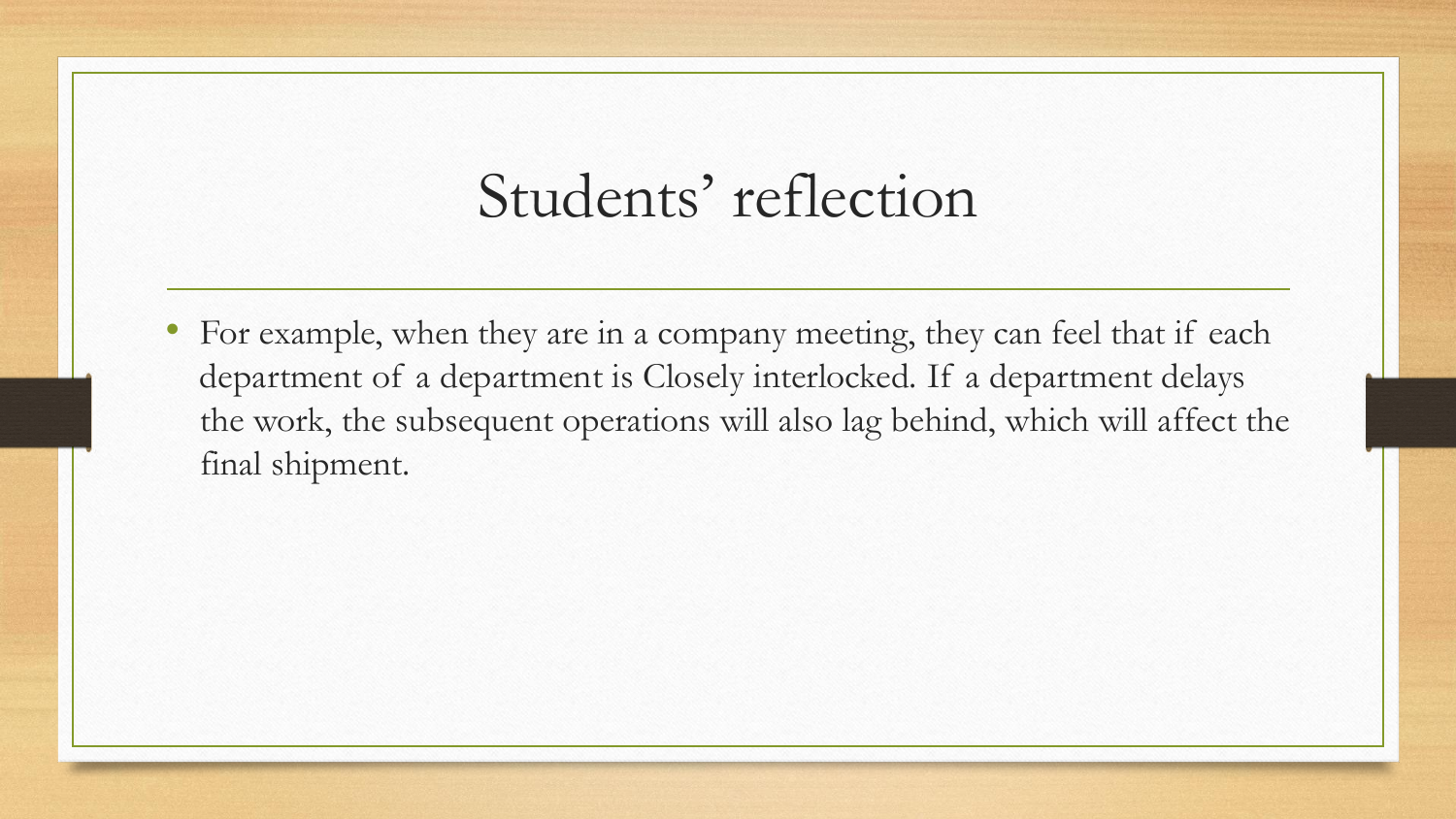# Conclusion

- After completing the internship, students had a positive attitude towards the internship experience and valued the experience very much. Whether it was about learning interpersonal communication skills or professional knowledge, the internship had a great impact on the students' learning.
- Of course, there are many students who find that they are not suitable for the industry after the internship, but this is what makes the internship experience so valuable, as it allows students to find an area of work that does not suit them within a short period of time.

•